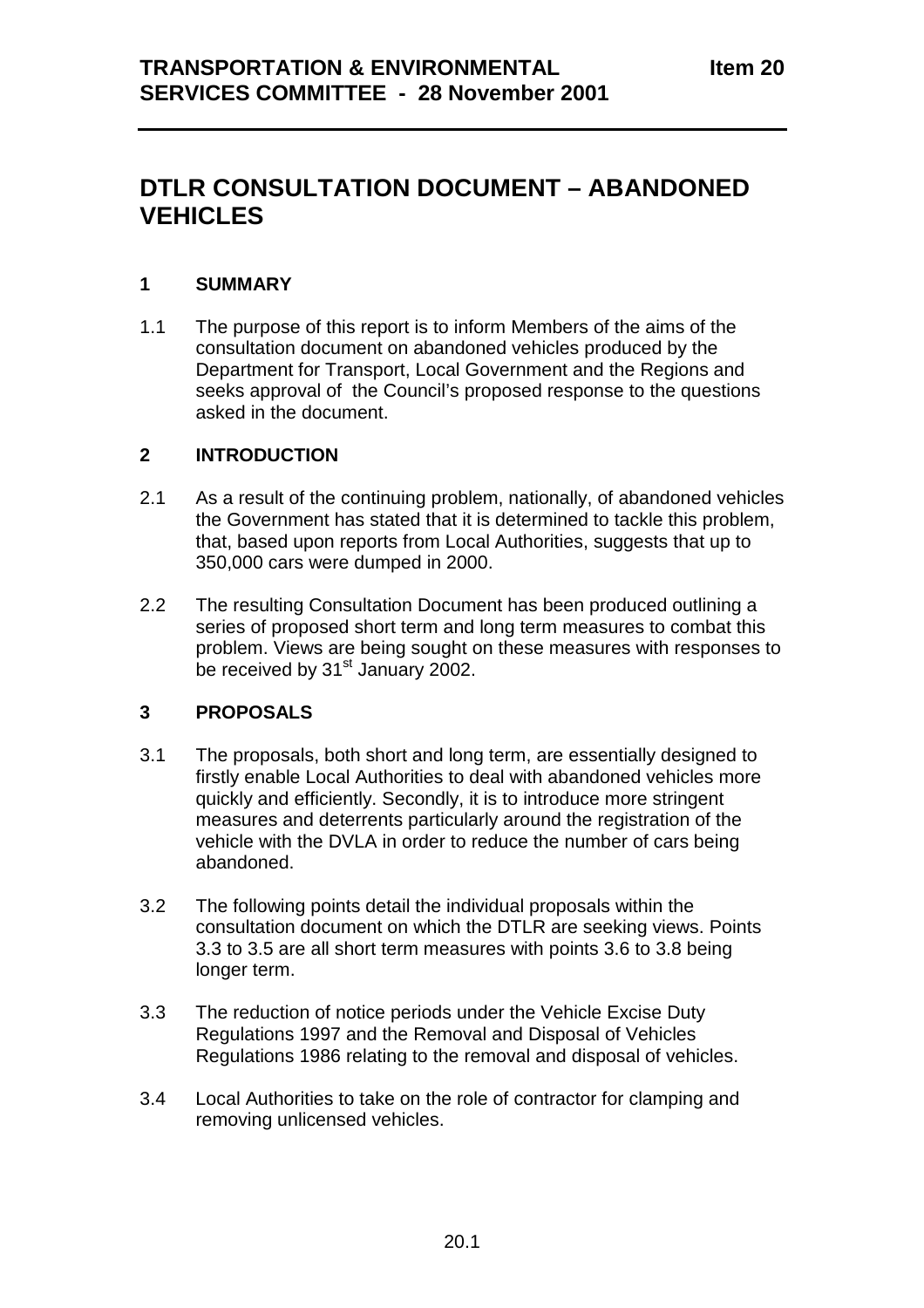- 3.5 Government measures to allow Local Authorities easier and faster access to the DVLA vehicle records.
- 3.6 The United Kingdom to move to a system of continuous registration.
- 3.7 Keepers of vehicles to retain fiscal responsibility for vehicles unless they can demonstrate that they have notified DVLA of the transfer or destruction of the vehicle.
- 3.8 A tightening of the procedures surrounding the transfer of vehicles including the requirement for both parties to register the transfer.

## **4 SUGGESTED ROCHFORD DISTRICT COUNCIL RESPONSE**

- 4.1 The reduction in notice periods for removing, notification and disposing of vehicles would certainly have a very positive effect on the efficiency of dealing with these vehicles. It would also assist in improving the public's perception of how these cars are dealt with, where understandably, they are sometimes unaware of the legal process and notice that currently has to be given. Within this proposal particular endorsement is given to the suggestion of reducing the notice period for removing vehicles which are considered to have no value from the present 7 days to 24 hours.
- 4.2 The Council would have some concern about taking on the role of contractor for clamping and removal of unlicensed vehicles on behalf of the DVLA due to the potential resource implications that this may create. However, we would be interested in seeing the results of pilot schemes that are currently taking place in Newham and Lewisham whilst taking into account that the extent of this issue may be much greater in those areas than in Rochford.
- 4.3 Any measures taken to improve the speed of access to DVLA information on registered keepers would be supported, particularly where methods could be introduced at low cost to the Authority. This Council would agree with each of the proposals regarding the tightening of registration of vehicles. In dealing with abandoned vehicles, it is a regular occurrence for there to be no registered keeper or for the last registered keeper to be able to disown responsibility for that vehicle, usually claiming it has been sold, thus preventing any further action being taken. The introduction of more stringent measures and enforceable penalties for not notifying DVLA of a change of ownership would provide considerable improvement to this problem.